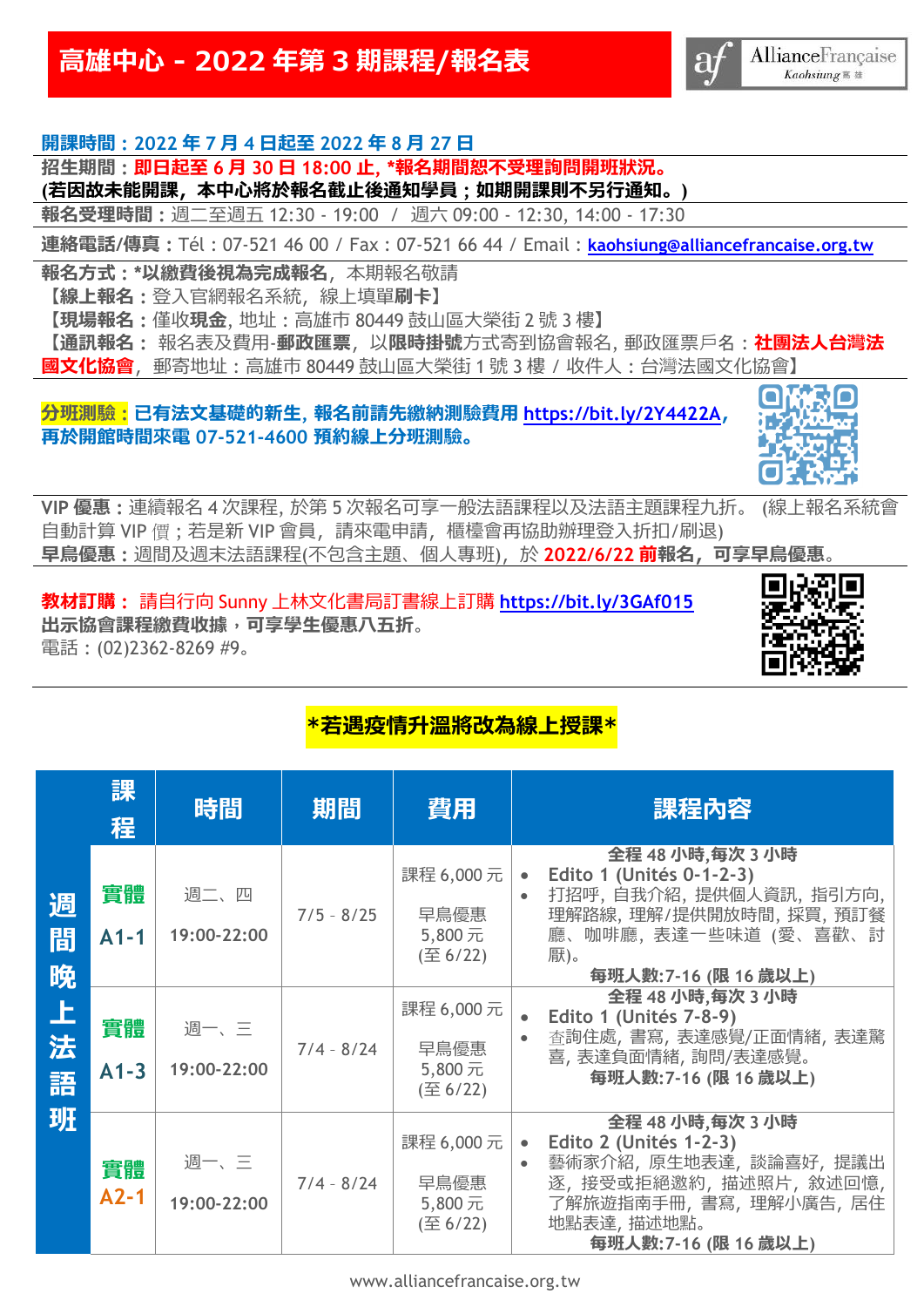| 線上<br>$A2-4$ | 週二、四<br>19:00-22:00 | $7/5 - 8/25$ | 課程 6,000元<br>早鳥優惠<br>5,800元<br>$($ $\overline{\Xi}$ 6/22)  | 全程 48 小時,每次 3 小時<br>Edito 2 (Unités 10-11-12)<br>$\bullet$<br>了解旅遊手冊, 預定住宿, 談論專業計劃,履歷<br>表格式介紹,簡單的招聘啟事理解, 函書享, 理<br>解宣傳標語,介紹活動/事件,說明選擇,表達<br>不安。<br>每班人數: 7-16 (限 16 歲以上)     |
|--------------|---------------------|--------------|------------------------------------------------------------|-------------------------------------------------------------------------------------------------------------------------------------------------------------------------------|
| 實體<br>$B1-2$ | 週二、四<br>19:00-22:00 | $7/5 - 8/25$ | 課程 6,000元<br>早鳥優惠<br>5,800元<br>$($ $\overline{\pm}$ 6/22)  | 全程 48 小時,每次 3 小時<br>Edito 3 (Unités 3-4)<br>$\bullet$<br>敘述一個工作經驗,說明他對勞工界的看<br>$\bullet$<br>法, 表達他的意見, 表達他的動機, 表達不<br>同的確切階級,比較不同的消費方式,描述<br>一個地方。<br>每班人數: 7-16 (限 16 歲以上)   |
| 線上<br>$B1-5$ | 週一、三<br>19:00-22:00 | $7/4 - 8/24$ | 課程 6,000 元<br>早鳥優惠<br>5,800元<br>$($ $\overline{\Xi}$ 6/22) | 全程 48 小時,每次 3 小時<br>Edito 3 (Unités 9-10)<br>$\bullet$<br>表示厭惡,寫一封投訴郵件,正式提問,介紹<br>自己的學習經驗,表示擔心,表達自己做某事<br>的意圖, 表達原因和後果, 討論哲學, 表示信<br>任/不信任,表達滿意/不滿意。<br>每班人數: 7-16 (限 16 歲以上) |

|        | 課程                 | 時間                 | 期間           | 費用                                                        | 課程內容                                                                                                                                                     |
|--------|--------------------|--------------------|--------------|-----------------------------------------------------------|----------------------------------------------------------------------------------------------------------------------------------------------------------|
| 週      | 實體<br><b>WA1-1</b> | 週六<br>14:30-17:30  | $7/9 - 8/27$ | 課程 3,900 元<br>早鳥優惠<br>3,700元<br>(至 6/22)                  | 全程 24 小時, 每次 3 小時<br>Edito A1 [Unités 1+2(1) - p.13-37]<br>$\bullet$<br>打招呼, 自我介紹, 提供個人資訊, 指引<br>$\bullet$<br>方向。<br>每班人數: 7-18(限 16 歲以上)                |
| 六<br>法 | 實體<br>$WA1-2$      | 週六<br>14:30-17:30  | $7/9 - 8/27$ | 課程 3,900元<br>早鳥優惠<br>3,700元<br>(至 6/22)                   | 全程 24 小時, 每次 3 小時<br>Edito 1 [Unités 2(2)+3 - p.38-60]<br>理解路線,理解/提供開放時間,採買,預訂餐<br>$\bullet$<br>廳、咖啡廳, 表達一些味道 (愛、喜歡、討<br>厭)。<br>每班人數: 7-18(限 16 歲以上)     |
| 語<br>班 | 實體<br>$WA1-4$      | 週六<br>$9:30-12:30$ | $7/9 - 8/27$ | 課程 3,900元<br>早鳥優惠<br>3,700元<br>$($ $\overline{\Xi}$ 6/22) | 全程 24 小時, 每次 3 小時<br>Edito 1 [Unités 5(2)+6 - p.82-102]<br>訂約會, 接受/拒絕邀約, 介紹家人, 描述外貌<br>$\bullet$<br>和個性。<br>每班人數: 7-18 (限 16 歲以上)                        |
|        | 線上<br><b>WA2-3</b> | 週六<br>14:30-17:30  | $7/9 - 8/27$ | 課程 3,900元<br>早鳥優惠<br>3,700元<br>(至 6/22)                   | 全程 24 小時, 每次 3 小時<br>Edito 2 [Unités 4+5(1) - p.55-73]<br>$\bullet$<br>談論未來, 表達目的,某人提醒某事/某物, 給<br>$\bullet$<br>予意見,健康問題表達,理解醫囑。<br>每班人數: 7-18 (限 16 歲以上) |
|        | 實體<br>$WB1-3$      | 週六<br>$9:30-12:30$ | $7/9 - 8/27$ | 課程 3,900元<br>早鳥優惠<br>3,700元<br>(至 6/22)                   | 全程 24 小時, 每次 3 小時<br>Edito 3 [Unité 3]<br>$\bullet$<br>敘述一個工作經驗,說明他對勞工界的看<br>$\bullet$<br>法, 表達他的意見, 表達他的動機。<br>每班人數: 7-18 (限 16 歲以上)                    |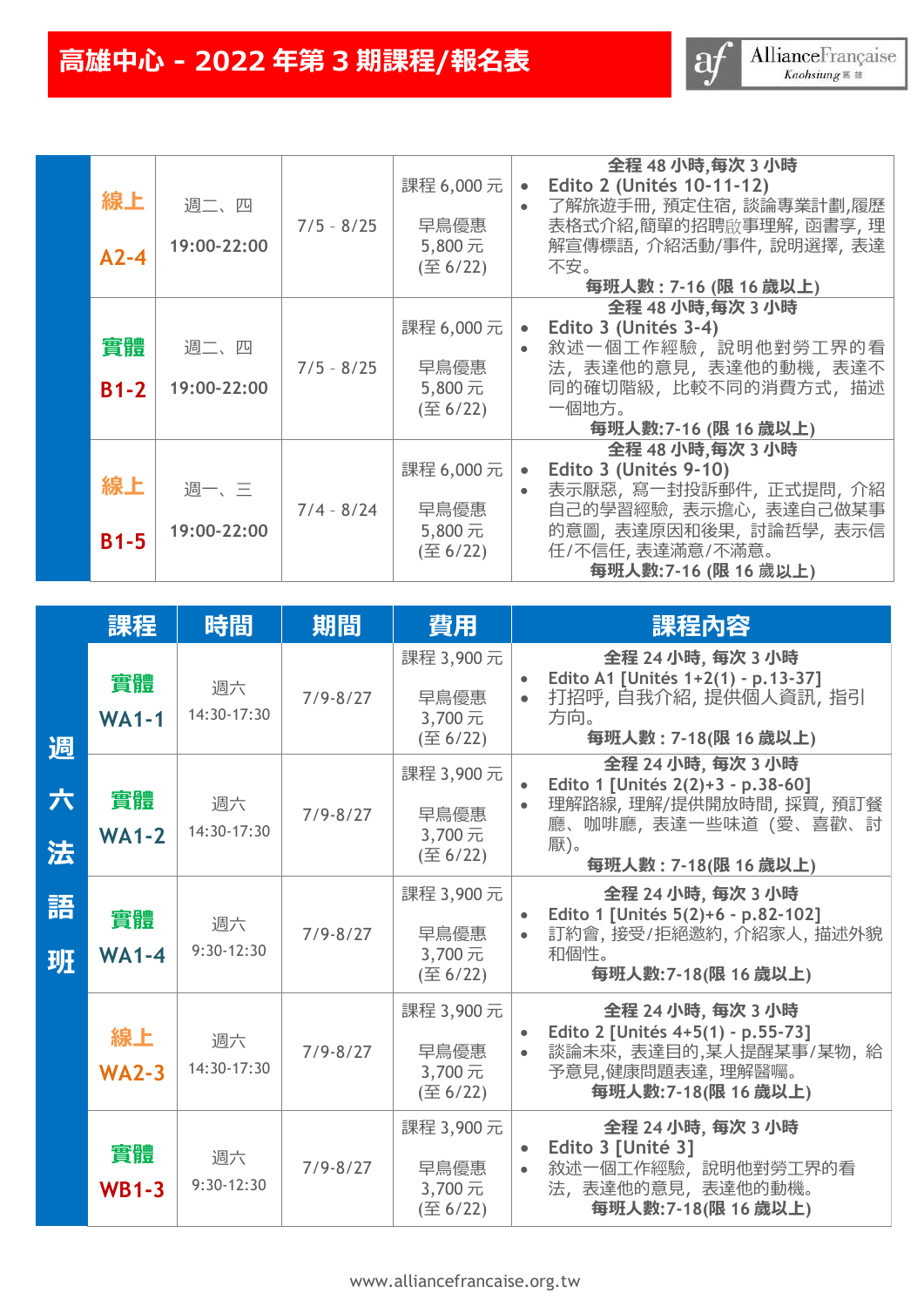|             | 課程      | 時間                | 期間           | 費用                                      | 課程內容                                                                                                             |
|-------------|---------|-------------------|--------------|-----------------------------------------|------------------------------------------------------------------------------------------------------------------|
| 兒<br>童<br>課 | 新<br>實體 | 週六<br>10:30-11:30 | $7/9 - 8/27$ | 課程 2,400元<br>早鳥優惠<br>2,200元<br>(至 6/22) | 全程8小時,每次1小時<br>Les Loustics 1 (Unité 1)<br>自我介紹, 數字 0至 12, 問名字與年紀.<br>$\bullet$<br>顏色 (1)。<br>每班人數: 4-10 (9-11歲) |
| 程           | 兒童法語    |                   |              |                                         |                                                                                                                  |
|             | $A1-1$  |                   |              |                                         |                                                                                                                  |

## **專人與小團體指導班**

無年齡限制,此課程適合給無固定時間上課、指定個人或是偏好教材或想要在專業領域上進修法語者。 **法語能力、寫作、商業法語、文學、翻譯、外交特考、等專業課程。**

#### **所有課程需要在第一堂課開始後 6 個月內結束**

**取消課程:** 取消課程需要於課程開始前 24 小時之前提出申請,否則當次仍以計費處理。若有重大事故 (疾病或意外)可提出 證明,課程將可延後再另行安排。

若遇政府公告停課 (颱風或地震等),課程也將依照規定順延。

**退費規定:** 在第一堂課程開始前 24 小時之前提出,可退學費全額之 90%,第一堂課程開始之後即不接受退費。

| 人數      | 一次買的時數  | 費用              |  |  |  |  |  |
|---------|---------|-----------------|--|--|--|--|--|
|         | 1至9小時   | 1,300 NTD /小時/人 |  |  |  |  |  |
| 個人費用    | 10至20小時 | 1,200 NTD /小時/人 |  |  |  |  |  |
|         | 20小時以上  | 1,150 NTD /小時/人 |  |  |  |  |  |
| 2人同行    | 10至20小時 | 750 NTD /小時/人   |  |  |  |  |  |
|         | 20小時以上  | 700 NTD /小時/人   |  |  |  |  |  |
| 3 人同行   | 10至20小時 | 550 NTD /小時/人   |  |  |  |  |  |
|         | 20小時以上  | 500 NTD /小時/人   |  |  |  |  |  |
| 4~6 人同行 | 10至20小時 | 400 NTD /小時/人   |  |  |  |  |  |
|         | 20小時以上  | 350 NTD /小時/人   |  |  |  |  |  |